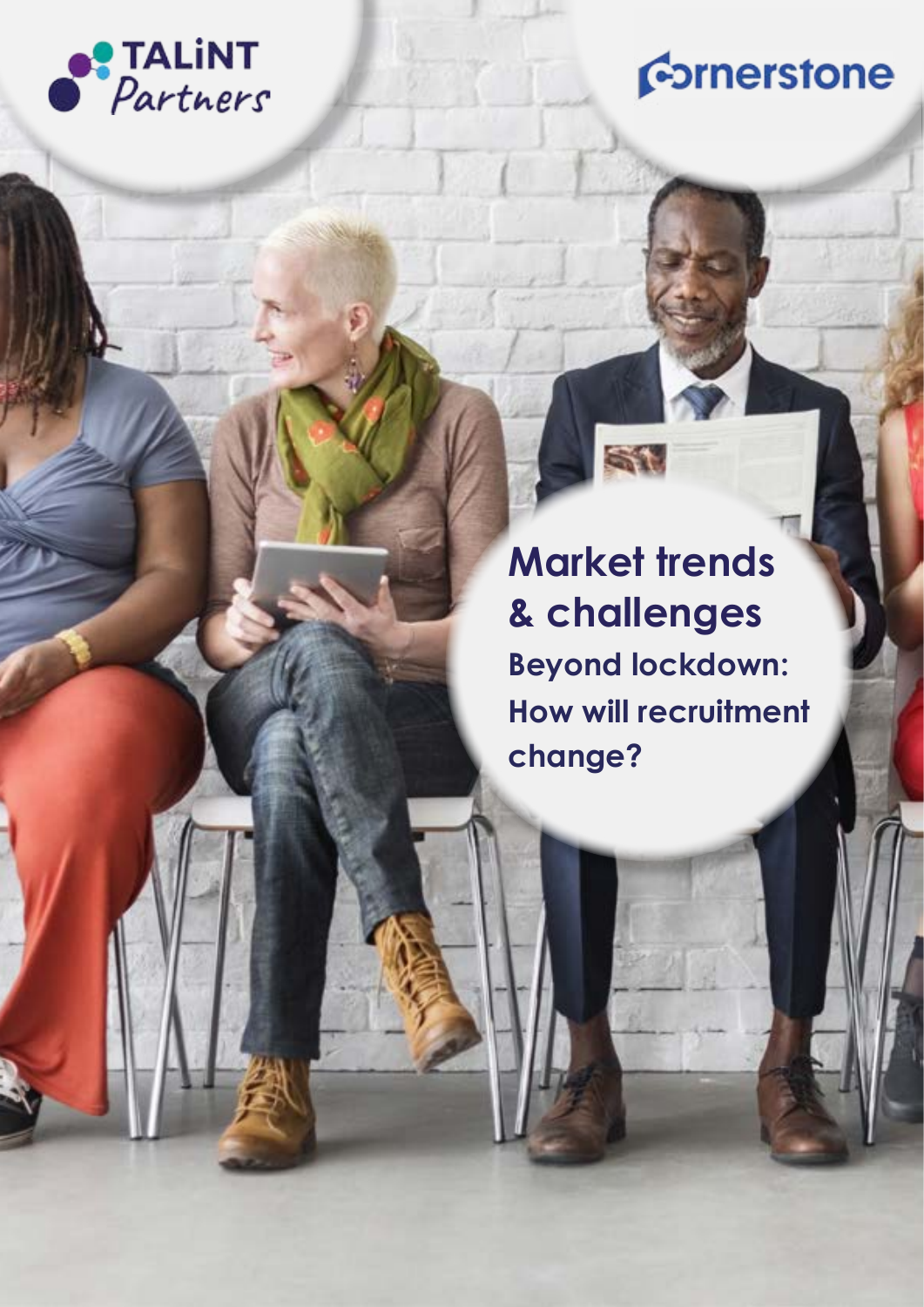## *Executive Summary*

### **Ken Brotherston, Managing Director of TALiNT Partners, shares the key findings from our latest RPO Leaders webinar**

The coronavirus epidemic has raised some fundamental questions about the future of society – how we socialise, how we act as consumers and, of course how we work.

Consequently the implications for the recruitment industry will most likely be profound. To give an insight into the impact on the market – and future patterns and trends – leading recruitment events and business intelligence company TALiNT Partners and international talent technology innovator Cornerstone hosted the TALiNT RPO Leaders Programme – Market Trends and Challenges webinar on Wednesday 13th May.

More than 50 leading executives in the RPO, MSP and Talent Solutions sector attended via Zoom to hear from a panel of six renowned HR and Talent Leaders.

#### **CURRENT MARKET**

Panellists agree the market is in a critical, volatile stage characterised by uncertainty and anxiety. LinkedIn figures showed overall UK hiring plummeted 39% year-on-year since the lockdown was announced on 23rd March, with hardest hit sectors including, unsurprisingly, recreation and travel, construction and manufacturing.

Predictably, permanent hiring was hit most severely with the temporary and contract market a mix of a general slow down offset by significant spikes in certain sectors such as food retailing, healthcare and distribution/logistics.

From an organisational behaviour perspective, the lockdown has accelerated decision-making and innovation as companies have had no choice but to adapt. There is an unprecedented drive towards collaboration and even large traditional corporations are being forced to be more agile and reactive in talent deployment.

#### **FUTURE MARKET: POST LOCKDOWN**

Hiring priorities are changing. A survey of 145 employers by TALiNT Partners conducted in May, asking them to rank 11 components of their talent acquisition function on a matrix of urgency and importance, found employment flexibility and onboarding are now seen as more important, and employer brand and Diversity & Inclusion less.

The key, immediate takeaways from the discussions were:

#### **1. FLEXIBILITY**

Employers and recruitment providers will be called on to be more flexible than ever before. For employers, a key element of this will mean embracing dynamic working (work whenever, wherever, as long as the work gets done).

For RPO providers, there is a prime opportunity to capitalise if they can provide a holistic total talent solution based on a partnership model.

#### **2. RE-ALLOCATION AND UPSKILLING**

There will be a seismic shift in employees between sectors and a drive towards upskilling. There will also be an increase in re-allocation of roles within companies. This will require increased investment and capability in an outsourcer's ability to deliver better internal mobility solutions.

#### **3. TECH ADOPTION**

The rapid, widespread adoption of video technology will have long-lasting implications across the recruitment cycle and day-to-day work, especially for interviewing and onboarding. The boom in remote working is already causing employers to re-evaluate the amount of office space they need and, even with increased social distancing, this will undoubtedly reduce the amount of office space required across the UK.

#### **4. VALUING MENTAL HEALTH**

Companies will be increasingly required to demonstrate how they support the mental health of their employees to attract and retain talent. A significant increase in remote working will make this challenge more complex.

#### **CONCLUSION**

Most of us would agree that we are at the beginning of an unparalleled period of change. The next eighteen months or so will see large numbers of job losses and businesses in distress, with delayed decision making and uncertainty.

For talent solution providers, whilst market conditions will be impacted by the above in terms of uncertainty and delayed decision making, there are likely to be positive long term changes, including greater opportunities for collaboration, partnership and innovation.

RPO providers willing to be flexible and innovative, offering comprehensive talent solutions, will reap the rewards.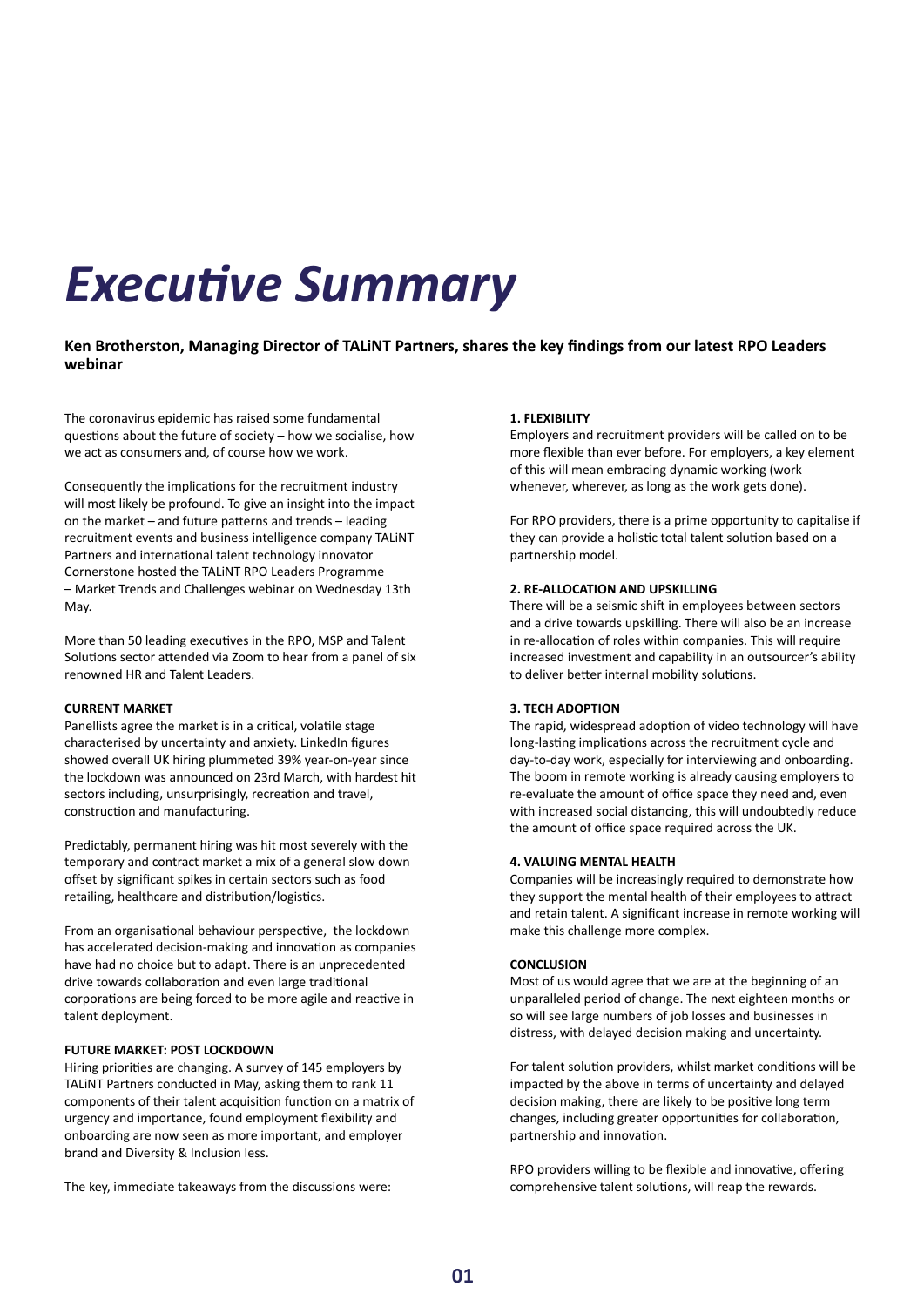

## *Taking Stock*

**Dawn Gibson of Dawn Creative Media reflects on the key discussions and findings from TALiNT Partners' RPO Leaders webinar, considering the future of hiring post-COVID-19 and recruitment partners' role in this.**

Covid-19 has changed the way we work forever.

In the UK, the impact of having much of the population either working from home or furloughed since the government announced a nationwide lockdown on 23rd March has resulted in huge question marks over not just how and when we return to work, but how work and recruitment practices will change.

How can organisations plan for potential rapid upscaling when the crisis ends? What if they need to just as rapidly downscale again? How will the recruitment ecosystem change? Does this represent a massive opportunity for RPO providers?

To give an insight into the market impact – and the patterns and trends looking forward – leading recruitment events and business intelligence company TALiNT Partners and international talent technology innovator Cornerstone hosted the TALiNT RPO Leaders Programme – Market Trends and Challenges

webinar on Wednesday 13th May.

TALiNT Partners' Managing Director, Ken Brotherston, moderated the lunchtime discussion, attended by more than 50 of the leading executives in the RPO, MSP and Talent Solutions sector via Zoom. The audience listened to insights and asked questions of a highpowered panel of HR and Talent Leaders with a vast wealth of experience across British industry and business, from banking to retail, hospitality to software solutions, social media to medical science, including:

• Jane Upton, Talent Acquisition Lead, NatWest Holdings Customer Businesses

• Neil Kelly, Global Talent Acquisition Leader, Thermo Fisher Scientific

- Jim Richardson, Director, Megella
- Umang Panchal, Head of RPO EMEA, LinkedIn

• Andrew Brown, Head of RPO, Partners and Alliances – Talent Acquisition, Cornerstone • David Brammer, Head of Recruitment, Stonegate Pubs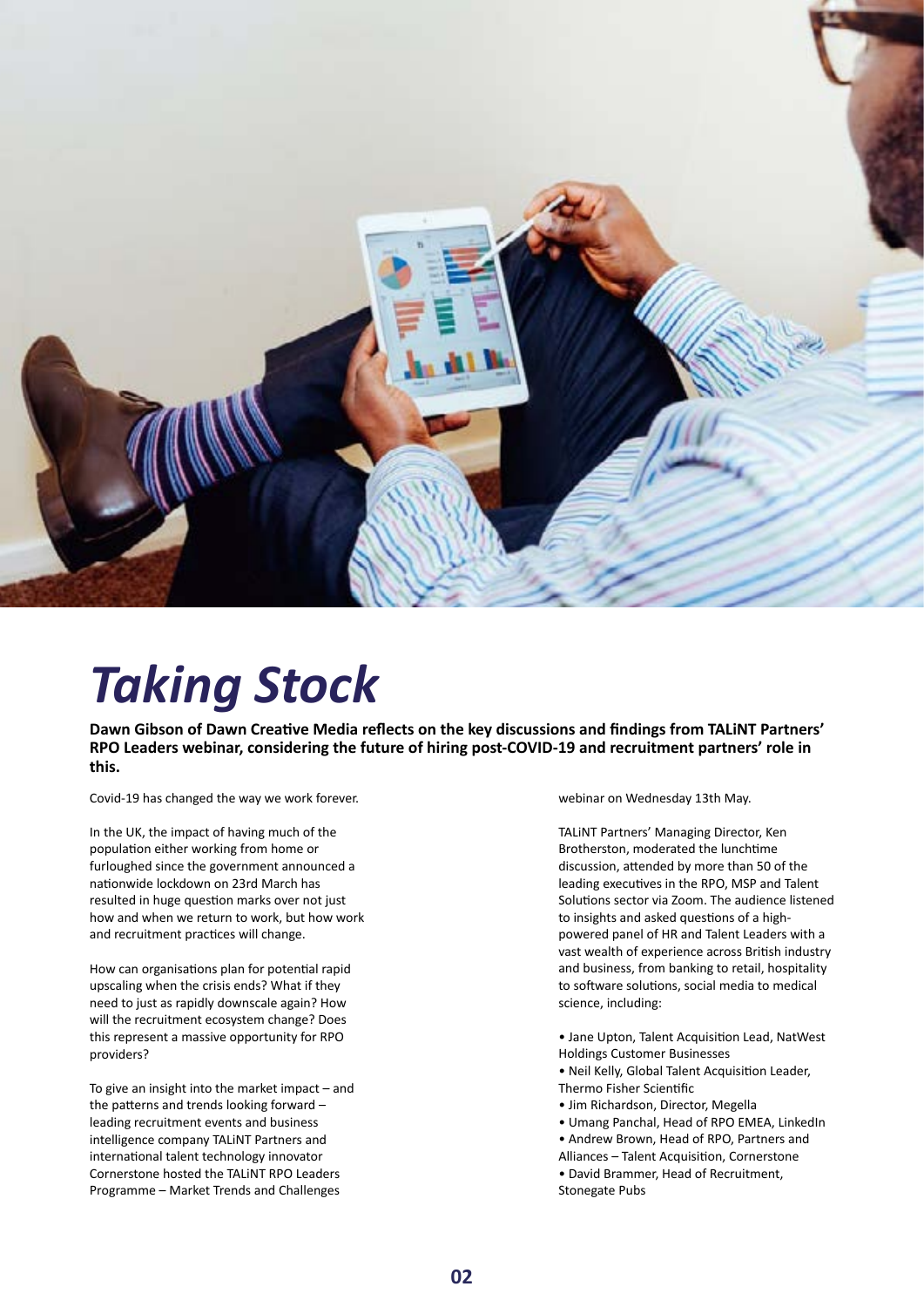*"I've never seen so much collaboration in my 20 year career. We've seen things happen over a two or three week period which took two or three years previously."* 

> Neil Kelly, Global Talent Acquisition Leader at Thermo Fisher Scientific

# *The Current Market*

The discussion began by exploring the impact of the first two months of the lockdown. While it is obvious that hiring activity has slumped dramatically, Umang Panchal, Head of RPO - EMEA for LinkedIn, was able to provide a more nuanced analysis.

Industries hit the hardest included, unsurprisingly, recreation and travel (down a massive 70%), construction (down 55%) and manufacturing (down 46%). Despite the scramble to get home offices up and running, even IT has been affected, with a 19% decline, while healthcare experienced a 14% increase in demand.

Mr Panchal said RPO providers with heavy exposure to the UK and permanent recruitment had been hardest hit. "We have definitely seen delays in contracts for our RPO clients and that is happening across the board," he said.

#### **A CRITICAL STAGE**

Panellists agreed the market was in a critical, volatile stage characterised by uncertainty and anxiety.

"It's such a volatile industry right now in the sense that many of our clients are looking at scaling back what they are delivering to end clients and furloughing staff, and on the flip-side we have companies winning new business, signing new contracts, rolling out tech, rolling out services," said Andrew Brown, the Head of RPO, Partners and Alliances – Talent Acquisition for international talent technology firm Cornerstone, which recently acquired Saba Software.

Uncertainty over when and if the virus would return made it impossible to forecast short term hiring needs.

Jim Richardson, Director of HR & Talent Acquisition firm Megella and one of the UK's most experienced RPO experts, said it would be very interesting to see how fast larger organisations could get furloughed agency and in-house staff back to work. "We just don't know

LinkedIn figures showed overall hiring activity in the UK had plummeted 39% year-on-year since the lockdown was announced on March 23

Hiring has now begun to pick up in China, which could suggest a potential uptick for UK hiring in the coming months

when Covid will come back," he said. "We seem to think there will be different phases and spikes, so therefore there will be pressure on permanent hiring and approval to hire might be a lot slower than we have seen before. As a result, there could be a spike in temporary or interim enquiry."

#### **DRIVING INNOVATION**

On a positive note, the lockdown has expedited decision-making and innovation as companies have had no choice but to change long-standing practices.

Neil Kelly, Global Talent Acquisition Leader at Thermo Fisher Scientific, a healthcare product and software supplier which has been deploying resources for ventilator production, said his company had transformed from a large but relatively unknown entity to be at the forefront of the crisis.

"I've never seen so much collaboration in my 20 year career as I have done in the last six weeks," he said. "We've seen things happen over a two or three week period which took two or three years previously. Collaboration has been the key word in terms of getting things done, not just in hiring, but in the broader business."

Even large traditional corporations have been forced to be more agile and reactive – the Royal Bank of Scotland is a classic example. To process around 200,000 customer mortgage holidays in less than eight weeks, the bank had to swiftly re-allocate staff to high demand areas while simultaneously managing a shift to homeworking for much of its workforce.

Talent Acquisition Lead, NatWest Holdings Customer Businesses, Jane Upton, said she had been on a "personal crusade" to get more contact centre staff working from home for years, but it hadn't happened – until now. "In the space of six weeks, the virus has got 2,000 people working at home," she said. "The way we work will be different going forward, and that has an impact on some of the services that we offer as talent acquisition professionals."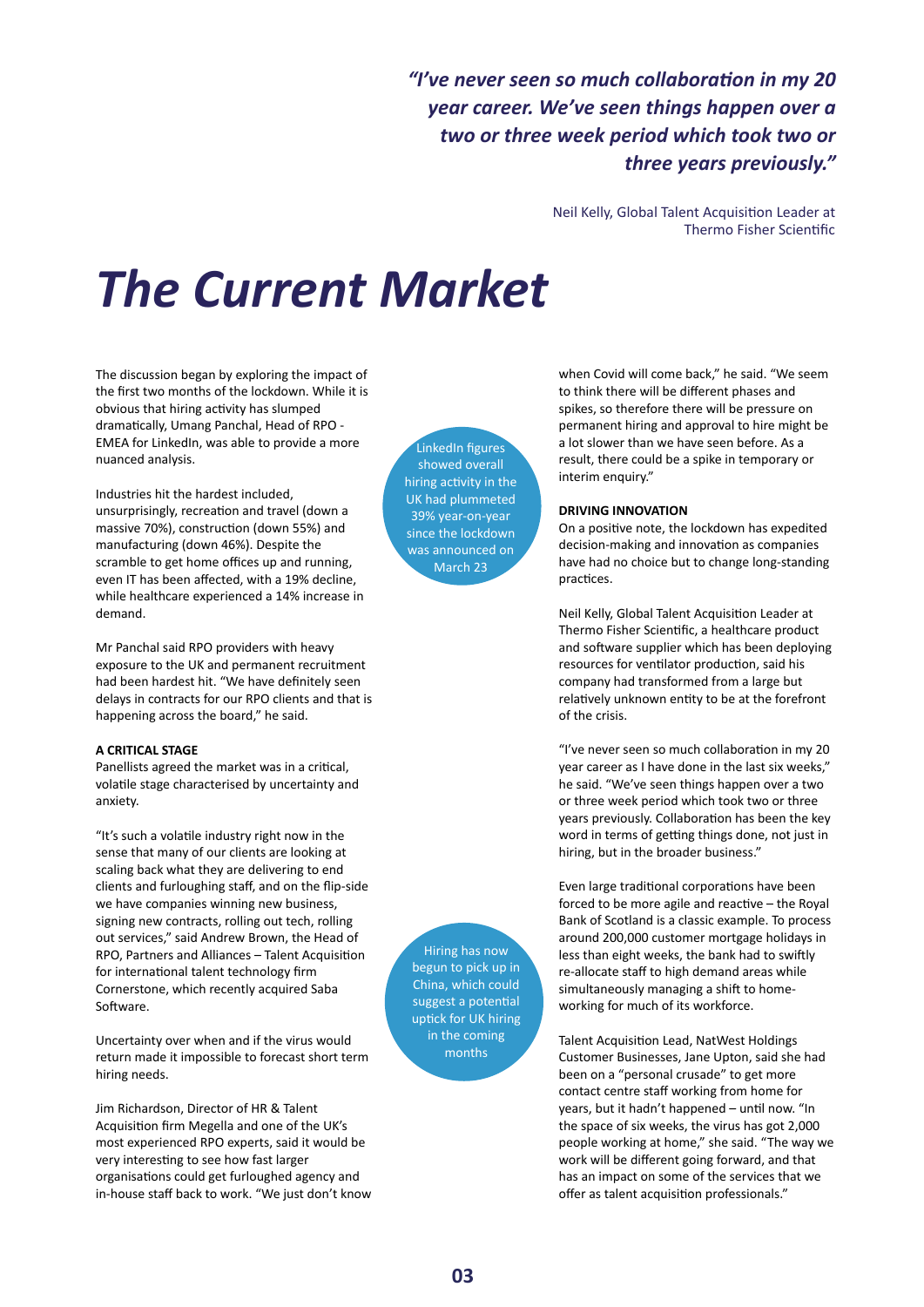*"You should be able to leverage and descale, and rapidly upscale where you need to. That comes from effective partnering. An RPO provider should be working as an extension to the HR team and to the recruiting and hiring team."*

David Brammer, Head of Recruitment, Stonegate Pubs

## *What will a post-lockdown market look like?*

The epidemic has changed the way organisations operate – so it's unsurprising that hiring priorities have altered. A TALiNT survey of 145 employers conducted in May, asking them to rank 11 components of their talent acquisition function on a matrix of urgency and importance, produced intriguing results.

TALiNT Partners' Managing Director, Ken Brotherston, said flexibility and onboarding had become much more important, while employer brand and diversity & inclusion had slipped.

#### **TREND 1: FLEXIBILITY**

There was general agreement that flexibility was key to the post-lockdown workplace – both for employers and RPO services.

Mr Brotherston said the cultural question of whether we want to work from home more had been answered with a resounding "yes".

"Flexible working is still generally understood to have certain conditions attached – you can work at home on a Monday but not a Tuesday – whereas dynamic working is when you just do what you need to do, whenever you need to do it, from wherever you need to do it from," he said. "That's a very different mindset, and we're probably a lot closer to that now than we were two months ago."

RPO providers are in prime position to capitalise on this new era – but only if they are willing to be more flexible than ever before.

David Brammer, who left behind a decade in retail to become Head of Recruitment for national pub chain Stonegate "on the day that Boris told everybody not to go to the pub", said he would like to see a service "like a tracker mortgage."

"The one thing that I have hoped for and never really seen is true flexibility from a provider," Mr Brammer said. "I see the RPO-MSP space becoming much less rigid. I find it particularly rigid in the sense that, 'you're going to make 500 hires per year, that means you're going to have a team of x number of people.' It's not always so black and white. You should be able to leverage and descale, and rapidly upscale where you need to. That comes from effective partnering. An RPO provider should be working as an extension to the HR team and to the recruiting and hiring team."

Neil Kelly from Thermo Fisher Scientific backed a holistic approach, where providers worked with companies to create a more integrated workforce.

#### **TREND 2: RE-ALLOCATION AND UPSKILLING**

As employers and recruitment services will be called on to be more flexible, so will employees, which could mean upskilling or taking on a new role.

Neil Kelly saw this as a key trend. "Think about airline staff who have been furloughed who are moving into retail, for example – I think we are